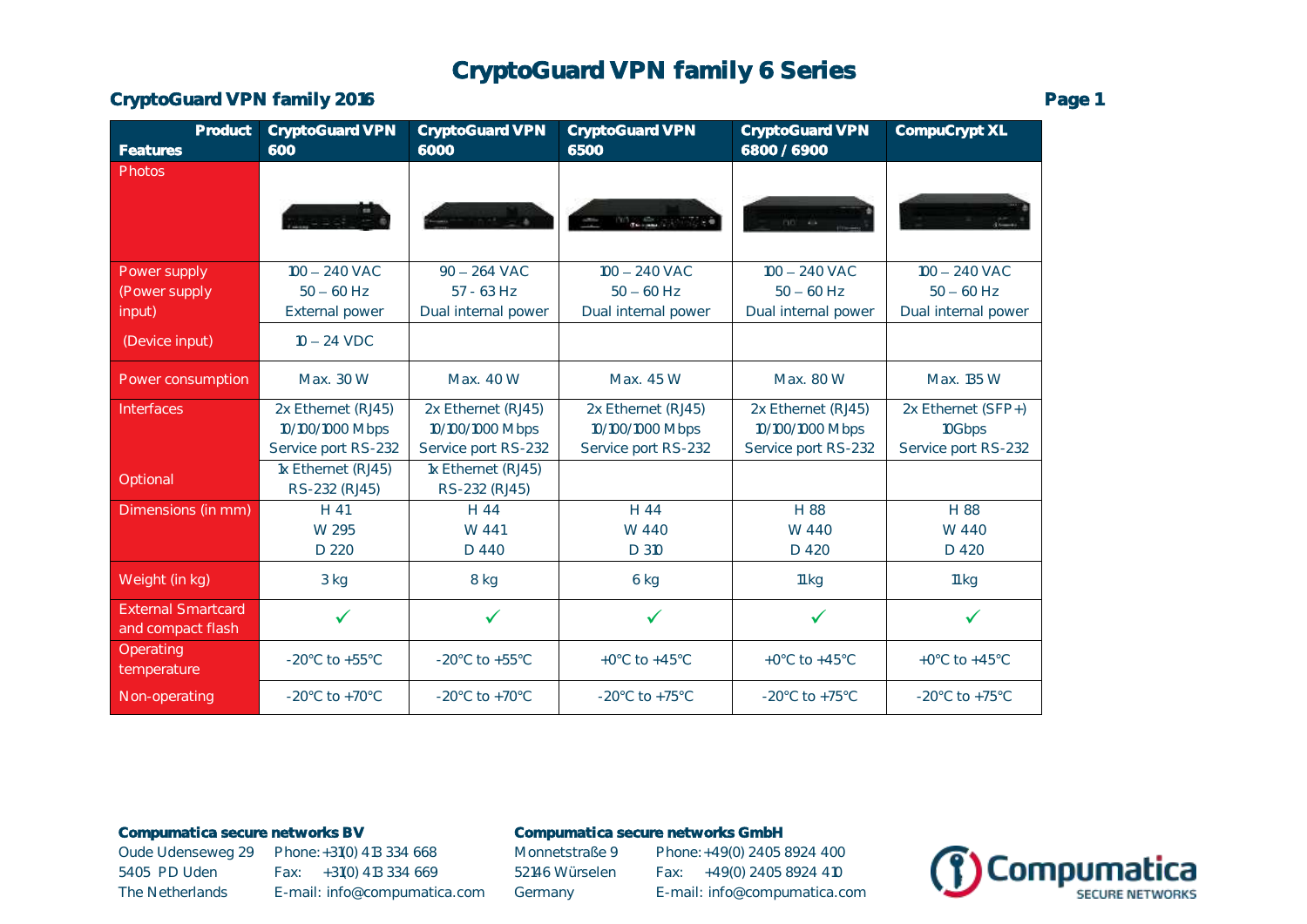# CryptoGuard VPN family 6 Series

## CryptoGuard VPN family 2016 **Page 2** Page 2

| Product                 | <b>CryptoGuard VPN</b> | <b>CryptoGuard VPN</b>   | <b>CryptoGuard VPN</b> | <b>CryptoGuard VPN</b> | CompuCrypt XL       |
|-------------------------|------------------------|--------------------------|------------------------|------------------------|---------------------|
| <b>Features</b>         | 600                    | 6000                     | 6500                   | 6800 / 6900            |                     |
| Relative humidity,      | 10% to 85%             | 10% to 85%               | 20% to 85%             | 20% to 85%             | 20% to 85%          |
| non-condensing          | 10% to 85%             | 10% to 85%               | 15% to 90%             | 15% to 90%             | 15% to 90%          |
| Non-operating           |                        |                          |                        |                        |                     |
| <b>MTBF</b>             | 10 years               | 10 years                 | 5 years                | 5 years                | 5 years             |
|                         | Hardened Free BSD,     | Hardened Free BSD,       | Hardened Free BSD,     | Hardened Free BSD,     | Hardened Linux,     |
| <b>Operating System</b> | COS (Compumatica       | COS (Compumatica         | COS (Compumatica       | COS (Compumatica       | COS (Compumatica    |
|                         | Operating System)      | <b>Operating System)</b> | Operating System)      | Operating System)      | Operating System)   |
| Management              | Stand-alone central    | Stand-alone central      | Stand-alone central    | Stand-alone central    | Stand-alone central |
|                         | SMS, Security          | SMS, Security            | SMS, Security          | SMS, Security          | SMS, Security       |
|                         | Management Station     | Management Station       | Management Station     | Management Station     | Management Station  |
| Airflow                 | No rotating parts      | No rotating parts        |                        |                        | Fan(s)              |
|                         |                        |                          | Fan(s)                 | Fan(s)                 |                     |
| Shockproof              | DIN EN 60068-2-6,      | DIN EN 60068-2-6,        |                        |                        |                     |
|                         | DIN EN 60069-2-27      | DIN EN 60069-2-27        |                        |                        |                     |
| Encryption on Layer     | 2, 3, 4                | 2, 3, 4                  | 2, 3, 4                | 2, 3, 4                | 2, 3, 4             |
| Latency                 | $<1$ ms                | $<1$ ms                  | $<1$ ms                | $<1$ ms                | $<1$ ms             |
| Support of VLAN's       |                        | ✓                        | ✓                      | $\checkmark$           | $\checkmark$        |
| Support of Jumbo        | $\checkmark$           | ✓                        | ✓                      | ✓                      |                     |
| Frames                  |                        |                          |                        |                        |                     |
| Redundancy              | Based on OSPF or       | Based on OSPF or         | Based on OSPF or       | Based on OSPF or       | Based on OSPF or    |
|                         | <b>STP</b>             | <b>STP</b>               | <b>STP</b>             | <b>STP</b>             | <b>STP</b>          |
| Certification           | NL Departementaal      | NL Departementaal        | NL Departementaal      | NL Departementaal      |                     |
|                         | Vertrouwelijk (DV)     | Vertrouwelijk (DV)       | Vertrouwelijk (DV)     | Vertrouwelijk (DV)     |                     |
|                         |                        |                          |                        |                        |                     |

### Compumatica secure networks BV Compumatica secure networks GmbH

Oude Udenseweg 29 Phone: +31(0) 413 334 668 Monnetstraße 9 Phone: +49(0) 2405 8924 400 5405 PD Uden Fax: +31(0) 413 334 669 52146 Würselen Fax: +49(0) 2405 8924 410

The Netherlands E-mail: info@compumatica.com Germany E-mail: info@compumatica.com